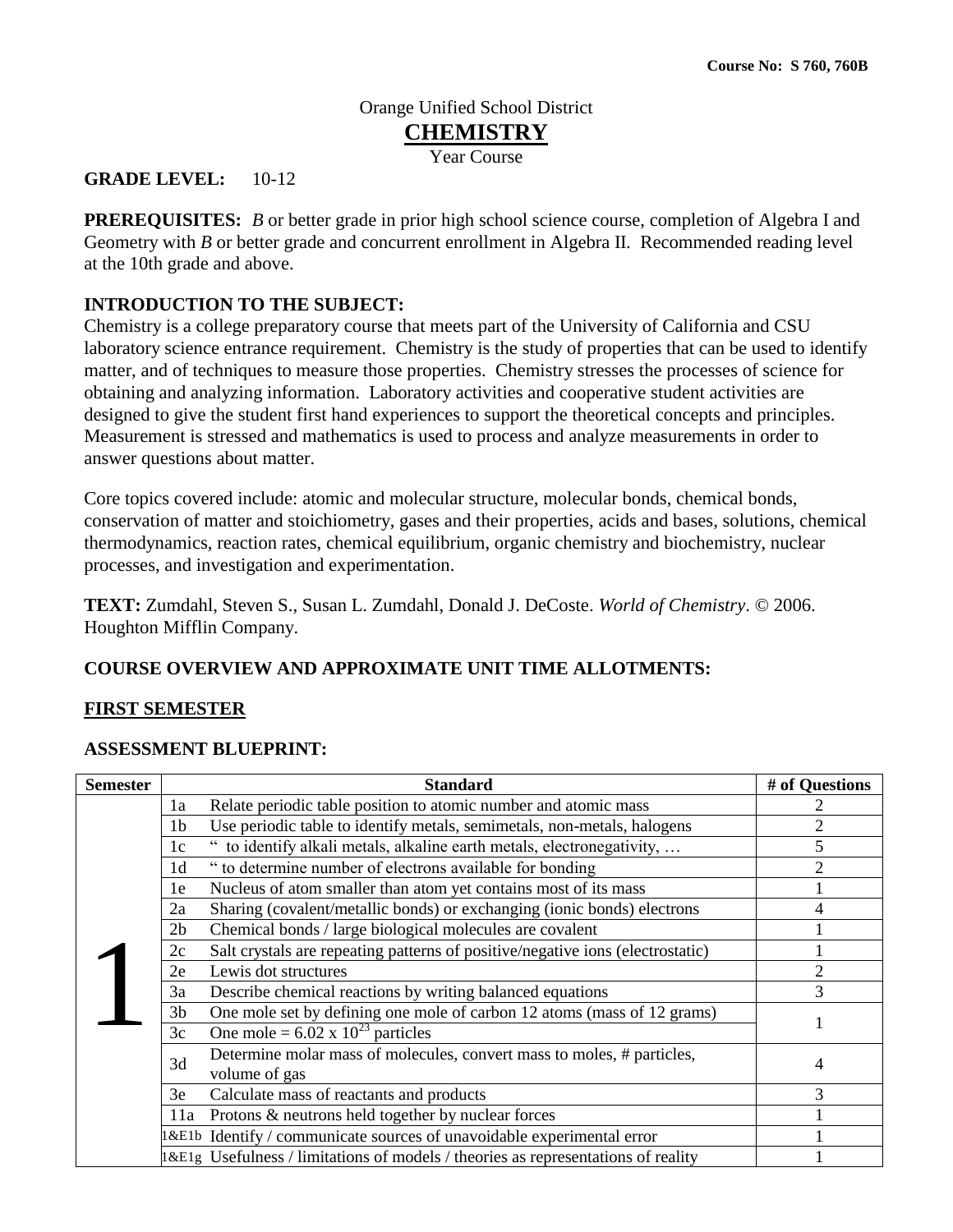# **I. Introduction** 0.5 week

**Essential Learning: Students will follow safety rules.**

| Topic                                           | <b>Text Location</b> | <b>Standards</b>         |
|-------------------------------------------------|----------------------|--------------------------|
| A. Class standards                              |                      |                          |
| B. Lab write-up format                          |                      |                          |
| C. Chemistry laboratory materials and equipment |                      | $I\&E$ 1a, b, c, d, f, j |
| D. Safety in the chemistry laboratory           |                      |                          |

### **II. Measurement and Calculations** 1.5 weeks

**Essential Learning: Students will use the metric system and apply dimensional analysis in chemistry problems.**

| Topic                                       | <b>Text Location</b>         | <b>Standards</b> |
|---------------------------------------------|------------------------------|------------------|
| A. Scientific method                        |                              | I&E 1f, j, $k$   |
| B. SI units and prefixes                    | 52                           |                  |
| C. Percent error                            | Supplement                   | $1\&E1c$         |
| D. Accuracy, precision, significant figures | 5.5 & Supplement   I&E 1b, c |                  |
| E. Scientific notation                      | 5.1                          | $1\&E1a$         |
| F. Dimensional analysis                     | 5.6                          | 1&E1d            |
| G. Temperature—Fahrenheit, Celsius, Kelvin  | 57                           | 1f. 4e           |
| H. Density                                  | 58                           |                  |

### **III.** Matter 1 week

**Essential Learning: Students will understand the states of matter are the fundamental components of chemistry.**

| Topic                               | <b>Text Location</b> | <b>Standards</b> |
|-------------------------------------|----------------------|------------------|
| A. States of Matter                 |                      |                  |
| B. Elements and compounds           |                      | 1a. 1b. 1c. 1d   |
| C. Mixtures                         |                      |                  |
| D. Physical and chemical properties |                      |                  |

# **IV. Atomic Structure** 1.5 weeks

**Essential Learnings: Students will identify the function of each subatomic particle. Students will understand the quantum mechanical model in a theory based on a progression of historical experiments and discoveries.**

| Topic                                          | <b>Text Location</b>      | <b>Standards</b> |
|------------------------------------------------|---------------------------|------------------|
| A. Early models of the atom                    | $3.3, 3.5, 11.1, 11.5$ 1i |                  |
| B. Discovery of atomic structure               | 11.3, 11.4, 11.6          | 1h. 1i           |
| C. Subatomic particles                         | 3.5, 3.6                  |                  |
| D. Atomic numbers, atomic mass, isotopes, ions | 3.7, 3.10                 |                  |
| E. Periodic Table                              |                           | $1b$ , $1c$      |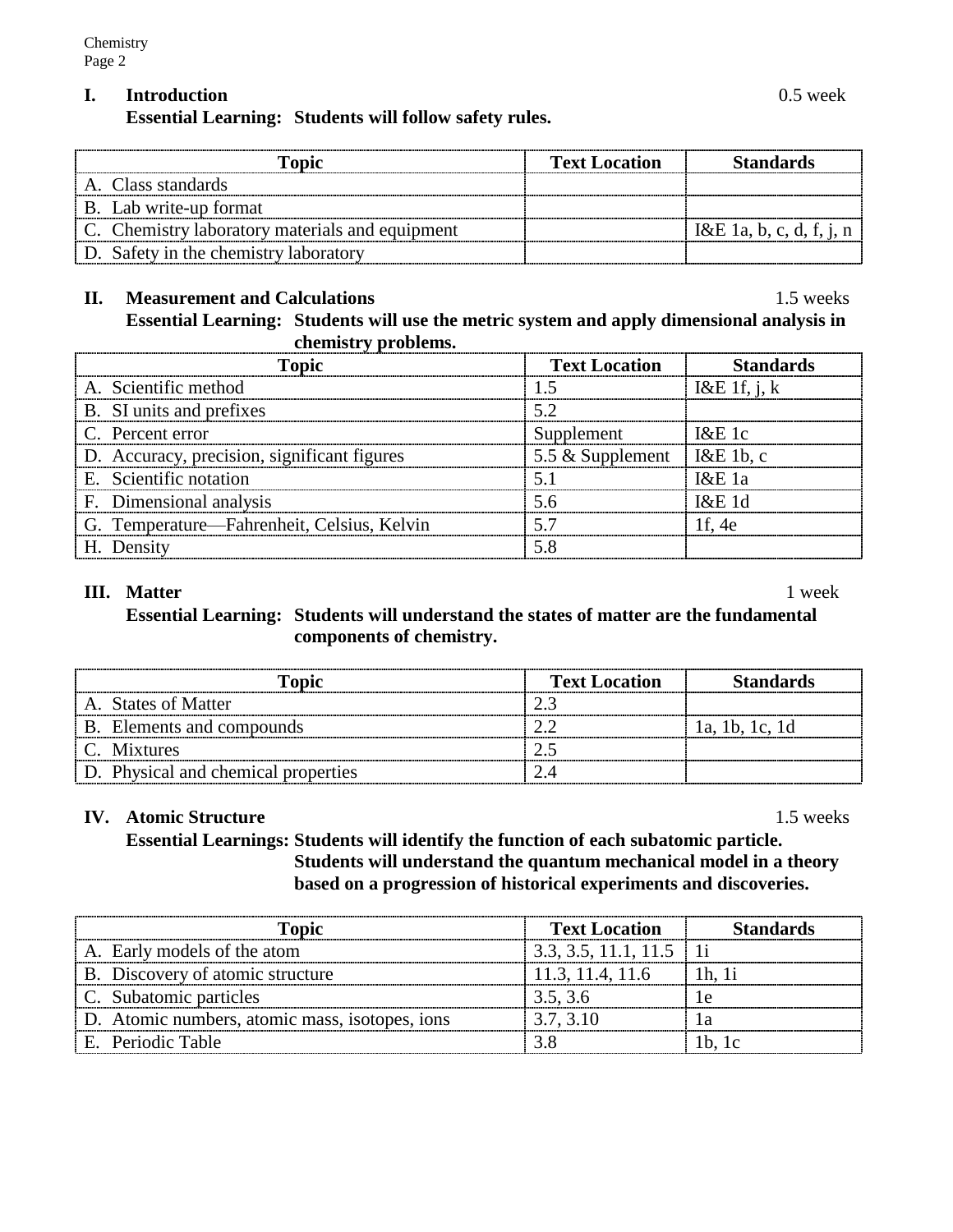# **V. Electron Configurations and Periodicity** 2.5 weeks

1

**Essential Learning: Students use the periodic table to describe the physical and chemical properties of elements.**

| <b>Topic</b>                                    | <b>Text Location</b> | <b>Standards</b> |
|-------------------------------------------------|----------------------|------------------|
| A. Electromagnetic waves and spectrum           | 11.2                 | 1g, 1            |
| B. Quantum theory                               | $11.6 - 11.8$        | $\pm$ 1g, $\pm$  |
| C. Progression of models of atoms               | $11.1, 11.5 - 11.8$  |                  |
| D. Electron configurations                      | 11.9, 11.10          | $1c$ , 1f        |
| E. Periodic trends                              |                      | Гe               |
| F. Descriptive chemistry of the s-p-d-f- blocks |                      |                  |

# **VI. Bonding and Chemical Formulas** 4 weeks

**Essential Learning: Students understand the difference between ionic and covalent bonds** 

**both conceptually and visually (Lewis). Topic Text Location Standards**

| A. Ionic bonding                                             | 12.1, 12.4, 12.5 | 1d. 2a. 2c |
|--------------------------------------------------------------|------------------|------------|
| B. Covalent bonding                                          | $12.1 - 12.3$    | ld. 2b     |
| $\vert$ C. Nomenclature (prerequisite for college chemistry) | $41 - 46$        |            |
| D. Lewis dot structures                                      | 12.6, 12.7       | 1d, 2e, 2f |

# **VII. Chemical Equations** 2 weeks

**Essential Learning: Students balance chemical equations.**

| <br>$\Gamma$ opic                                           | l`ext    |  |
|-------------------------------------------------------------|----------|--|
| D,<br>ons                                                   | . ۔<br>. |  |
| $\mathbf{B}$<br>Reacti<br>(prerequisite for college<br>tion | 8.6.     |  |

# **VIII. Mole Concept and Stoichiometry** 3 weeks

**Essential Learning: Students calculate quantities of reactants and products within chemical reactions (quantitative analysis).**

| Topic                                                        | <b>Text Location</b>     | <b>Standards</b> |
|--------------------------------------------------------------|--------------------------|------------------|
| A Mole                                                       | $6.1 - 6.3$              | 3b, 3c           |
| B. Mole conversions (representative particles, mass, volume) | $\vert$ 6.4 & Supplement | 1 3d. 3e. 3f     |
| C. Stoichiometric conversions                                | $91 - 94$                | 3e               |

# **IX. Semester Review & Final Exam** 1 week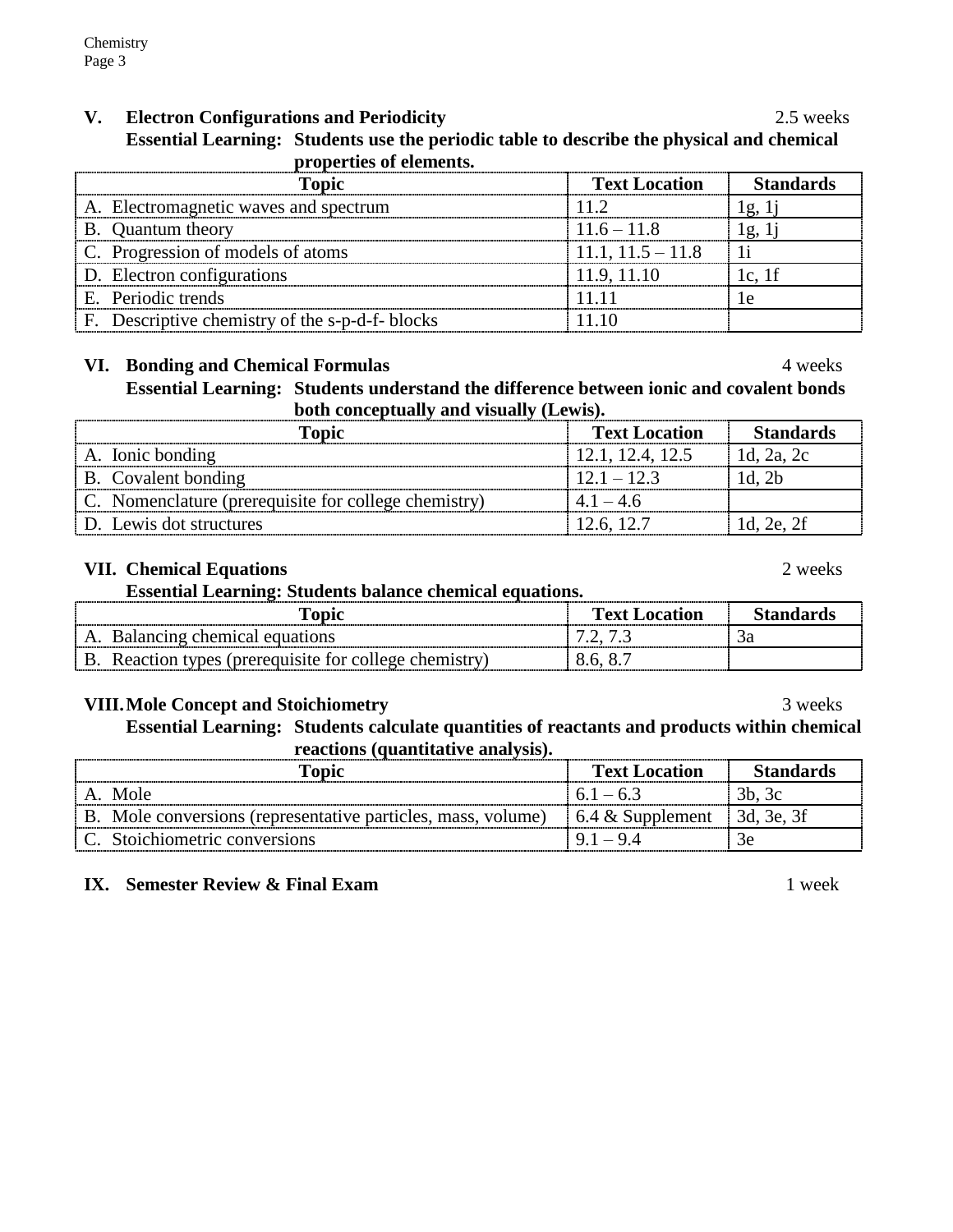# **SECOND SEMESTER**

# **ASSESSMENT BLUEPRINT:**

| <b>Semester</b> | <b>Standard</b>                                                                               | # of Questions |
|-----------------|-----------------------------------------------------------------------------------------------|----------------|
|                 | Atoms & molecules in liquids move in random pattern<br>2d                                     | $\overline{c}$ |
|                 | Determine molar mass of molecules, convert mass to moles, # particles,<br>3d<br>volume of gas | 1              |
|                 | Random motion of molecules and collisions with surface create pressure<br>4a                  | 1              |
|                 | Random motion of molecules explains diffusion of gases<br>4 <sub>b</sub>                      |                |
|                 | Apply gas laws to pressure/temperature/volume of ideal gas or mixture<br>4c                   | 4              |
|                 | Values/meanings of standard temperature and pressure (STP)<br>4d                              |                |
|                 | Convert between Celsius and Kelvin<br>4e                                                      | Within 4c      |
|                 | No temperature lower than 0 Kelvin<br>4f                                                      |                |
|                 | 5a<br>Observable properties of acids, bases, and salt solutions                               | 3              |
|                 | 5 <sub>b</sub><br>Acids are hydrogen-ion-donating & bases are hydrogen-ion-accepting          |                |
|                 | Strong acids/bases fully dissociate & weak acids/bases partially dissociate<br>5c             | $\mathbf{1}$   |
|                 | Use the pH scale to characterize acid and base solutions<br>5d                                | $\overline{2}$ |
|                 | Definitions of solute and solvent<br>6a                                                       | 1              |
|                 | Describe dissolving process at molecular level using random molecular<br>6b                   | $\mathbf{1}$   |
|                 | Temperature, pressure, surface area affect dissolving process<br>6c                           | $\overline{2}$ |
|                 | Calculate concentration of a solute (grams/liter, molarity, parts/million, %)<br>6d           | 3              |
|                 | 7a<br>Describe temperature and heat flow in terms of motion of molecules/atoms                | $\mathbf{1}$   |
|                 | 7 <sub>b</sub><br>Chemical process release (exothermic)/absorb (endothermic) thermal energy   | $\overline{2}$ |
|                 | Energy released (condenses/freezes) & absorbed (evaporates/melts)<br>7c                       | $\overline{2}$ |
|                 | 7d<br>Heat flow/temperature change problems                                                   | $\overline{2}$ |
|                 | Rate of reaction<br>8a                                                                        | $\mathbf{1}$   |
|                 | Reactions rates factors, e.g., concentration, temperature, pressure<br>8b                     | 1              |
|                 | 8c<br>Role of catalyst                                                                        | 1              |
|                 | 9a<br>LeChatelier's principle                                                                 | 3              |
|                 | Equilibrium<br>9 <sub>b</sub>                                                                 | $\overline{2}$ |
|                 | Formation of polymers, e.g., proteins, nucleic acids, starch<br>10a                           | 1              |
|                 | Energy release larger in nuclear fusion/fission than in chemical reactions<br>11 <sub>b</sub> | 1              |
|                 | Radioactivity of isotopes<br>11c                                                              | Within 11d     |
|                 | Radioactive decay (alpha, beta, gamma) and change in nucleus<br>11d                           |                |
|                 | Alpha/beta/gamma radiation produce different amounts/kinds of damage<br>11e                   | 1              |

# **I. Thermochemistry (Energy)** 2 weeks

**Essential Learning: Students describe heat changes both conceptually and quantitatively for chemical and physical changes.**

| <b>Topic</b>                                         | <b>Text Location</b> | <b>Standards</b> |
|------------------------------------------------------|----------------------|------------------|
| A. Kinetic energy                                    | 10.1                 | 4a               |
| B. Temperature v. Heat                               | 10.2                 |                  |
| C. Thermochemical equations                          | Supplement           | 7d               |
| D. Endo-/Exothermic reactions                        | 10.3                 |                  |
| E. Potential energy diagrams                         | 103                  | 7b, 7c           |
| F. Specific heat capacity and latent heat (concept / | 10.5, 14.3           | 7d               |
| calculation)                                         |                      |                  |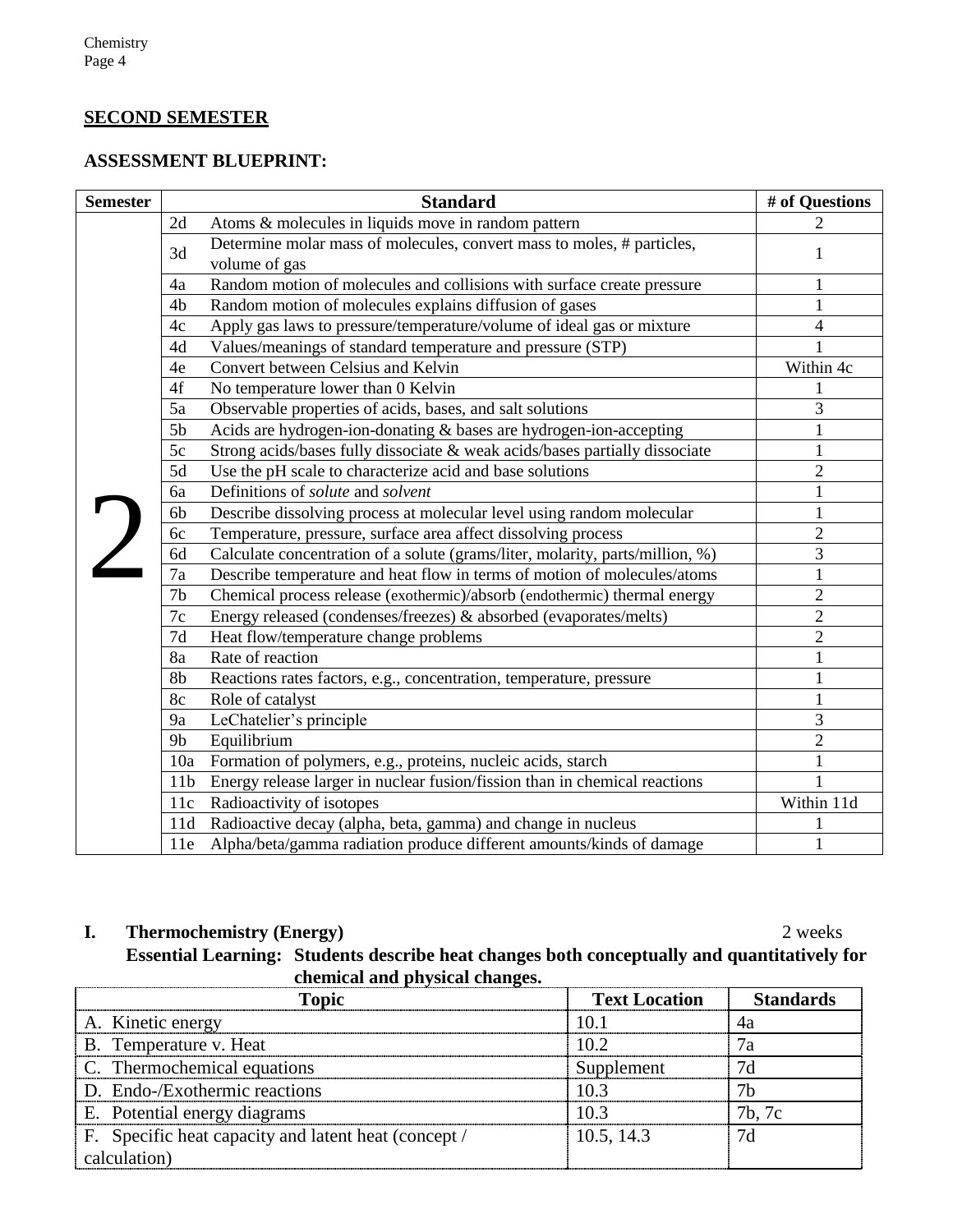#### **II. Gases** 2 weeks

**Essential Learning: Students apply gas laws to relations between pressure, temperature, and volume of any amount of ideal gases.**

| <b>Topic</b>                               | <b>Text Location</b> | <b>Standards</b> |
|--------------------------------------------|----------------------|------------------|
| A. Gas properties and behavior             |                      |                  |
| 1. Pressure                                | 13.1, 13.3, 13.8,    | 4a, 4b, 4c, 4e,  |
| 2. Absolute zero                           | 13.9, 13.11          | 4f               |
| 3. Standard temperature and pressure (STP) |                      |                  |
| B. Gas laws                                |                      | 4c, 4i           |
| 1. Boyle's                                 | 13.2                 |                  |
| 2. Charles'                                | 13.3                 |                  |
| 3. Combined Gas Law                        | Supplement           |                  |
| 4. Dalton's Law of Partial Pressures       | 13.6                 |                  |
| 5. Avogadro's Law                          | 13.4                 | 4h               |
| C. Ideal Gas Law                           | 13.5                 | 4c, 4h           |
| D. Gas Stoichiometry                       | 13 11                | 3d               |

#### **III. Liquids and Solids** 1 week

**Essential Learning: Students will understand the relationship of intermolecular forces and the states of matter.**

| Topic                         | <b>Text Location</b> | <b>Standards</b> |
|-------------------------------|----------------------|------------------|
| Changes of state              | $14.2$ , 14 5        | Ι٥               |
| Intermolecular forces         |                      |                  |
| C. Heating and cooling curves |                      |                  |

#### **IV. Solutions** 2 weeks

**Essential Learning: Students describe the dissolving process and calculate the concentration of a solution.**

| <b>Topic</b>                                | <b>Text Location</b> | <b>Standards</b> |
|---------------------------------------------|----------------------|------------------|
| A. Dissolving process                       |                      | 6a, 6b           |
| B. Factors affecting the dissolving process |                      | бc               |
| C. Concentration                            |                      |                  |
| 1. Molarity                                 | 15.5                 |                  |
| 2. Parts per million and grams per liter    | Supplement           | 6d               |
| 3. Percent composition                      |                      |                  |

#### **V. Acids and Bases** 2 weeks

**Essential Learning: Students identify and characterize acids and bases.**

| <b>Topic</b>                         | <b>Text Location</b>               | <b>Standards</b> |
|--------------------------------------|------------------------------------|------------------|
| A. Properties of acids and bases     | $8.4 \&$ Supplement $\vert$ 5a, 5b |                  |
| B. Defining acids and bases          | 8.4, 16.1                          | 5b, 5e           |
| C. Strength of acids and bases       | 16.2                               | 5c               |
| D. pH and hydrogen ion concentration | 16.4.16.5                          | 5d, 5f           |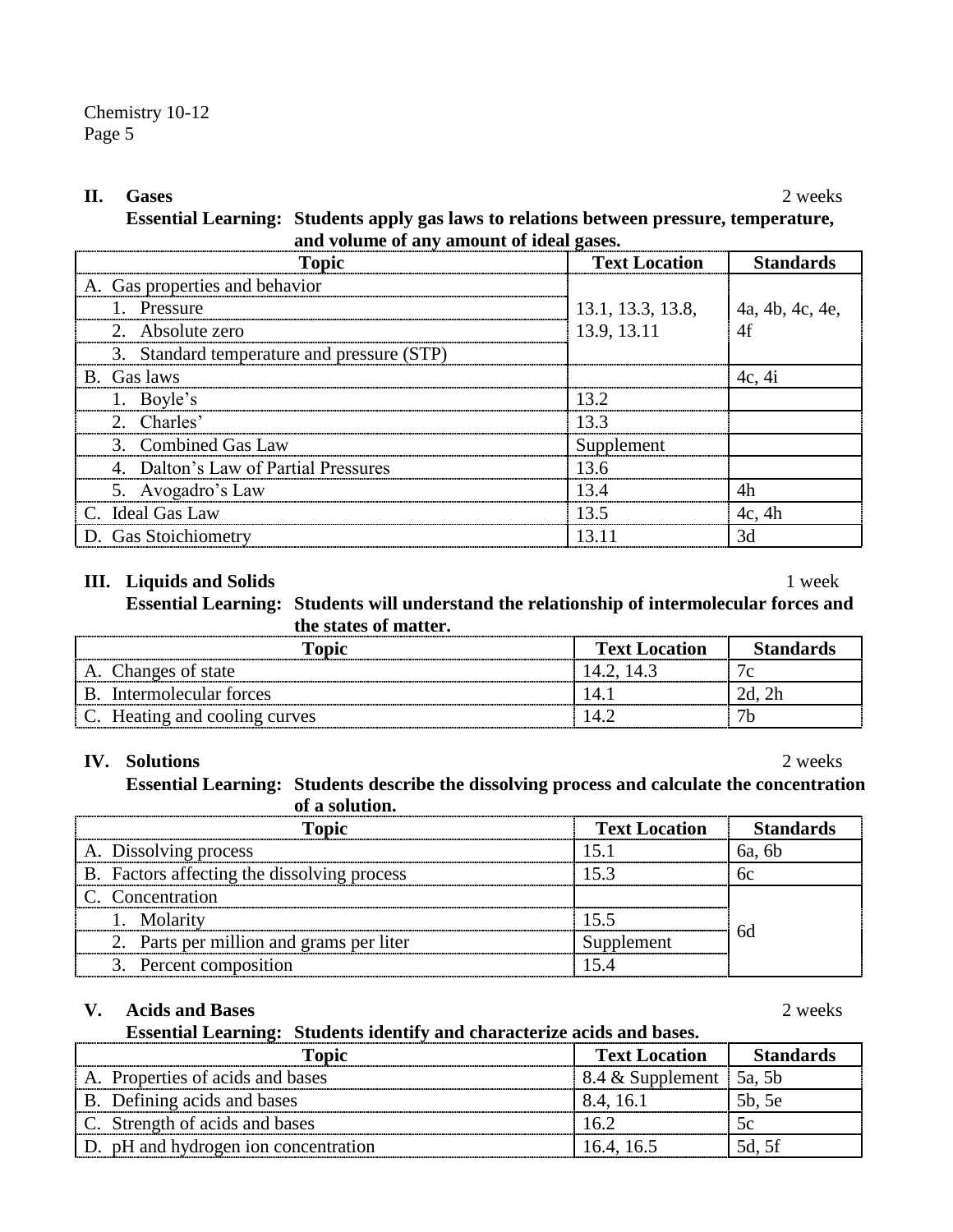# SPRING BREAK

#### **VI. Chemical Equilibrium** 0.5 week

**Essential Learning: Students predict the effect of changes in concentration, temperature, and pressure (volume) using Le Chatelier's principle.**

| <b>Topic</b>                                                 | <b>Text Location</b> | <b>Standards</b> |
|--------------------------------------------------------------|----------------------|------------------|
| A. Reversible reactions                                      | 17.4, 17.5           | 9h               |
| B. Characteristics of equilibrium                            |                      |                  |
| $\mathbb C$ . Equilibrium Constant Expression (conceptual/no | 17.6                 | 9с               |
| calculation)                                                 |                      |                  |
| D. Le Chatelier's Principle                                  |                      |                  |

# **VII. Reaction rates** 0.5 week

**Essential Learning: Students know the factors that affect the reaction rate.**

| <b>Topic</b>           | <b>Text Location</b> | <b>Standards</b> |
|------------------------|----------------------|------------------|
| A. Concentration       |                      |                  |
| B. Temperature         |                      |                  |
| C. Catalyst            |                      |                  |
| D. Nature of reactants | Top p. 543           |                  |

# **VIII.California Standards Test (CST)**

#### **Teachers are encouraged to insert Standard 11 prior to CST as appropriate for their classrooms.**

# **IX. Nuclear Reactions** 1 week

**Essential Learning: Students analyze nuclear processes in which the atomic nucleus** 

| changes.                                   |                      |                  |
|--------------------------------------------|----------------------|------------------|
| <b>Topic</b>                               | <b>Text Location</b> | <b>Standards</b> |
| A. Fission versus fusion                   | $19.7 - 19.9$        | 11b, 1f          |
| B. Radioactive decay                       | 191                  | 11c, 11d, 11e    |
| C. Half life                               | 10.3                 |                  |
| D. Practical applications of radioactivity | $19.4 - 19.6$        | $1\&E1m$         |

# **Teachers are encouraged to incorporate Standard 10 into appropriate topics prior to the CST.**

#### **X. Organic Chemistry** 2 weeks

**Essential Learning: Students know the structure and function of common organic molecules.**

**Topic Text Location Standards** A. Hydrocarbons  $20.1 - 20.4$  10b, 10d B. Polymers 20.16 10a, 10b C. Six functional groups  $\begin{array}{|c|c|c|c|c|c|c|c|c|} \hline \end{array}$  20.10  $\begin{array}{|c|c|c|c|c|c|c|c|c|} \hline \end{array}$  10e D. Carbohydrates, lipids, proteins, and nucleic acids  $21.1 - 21.9$  10c, 10d, 10f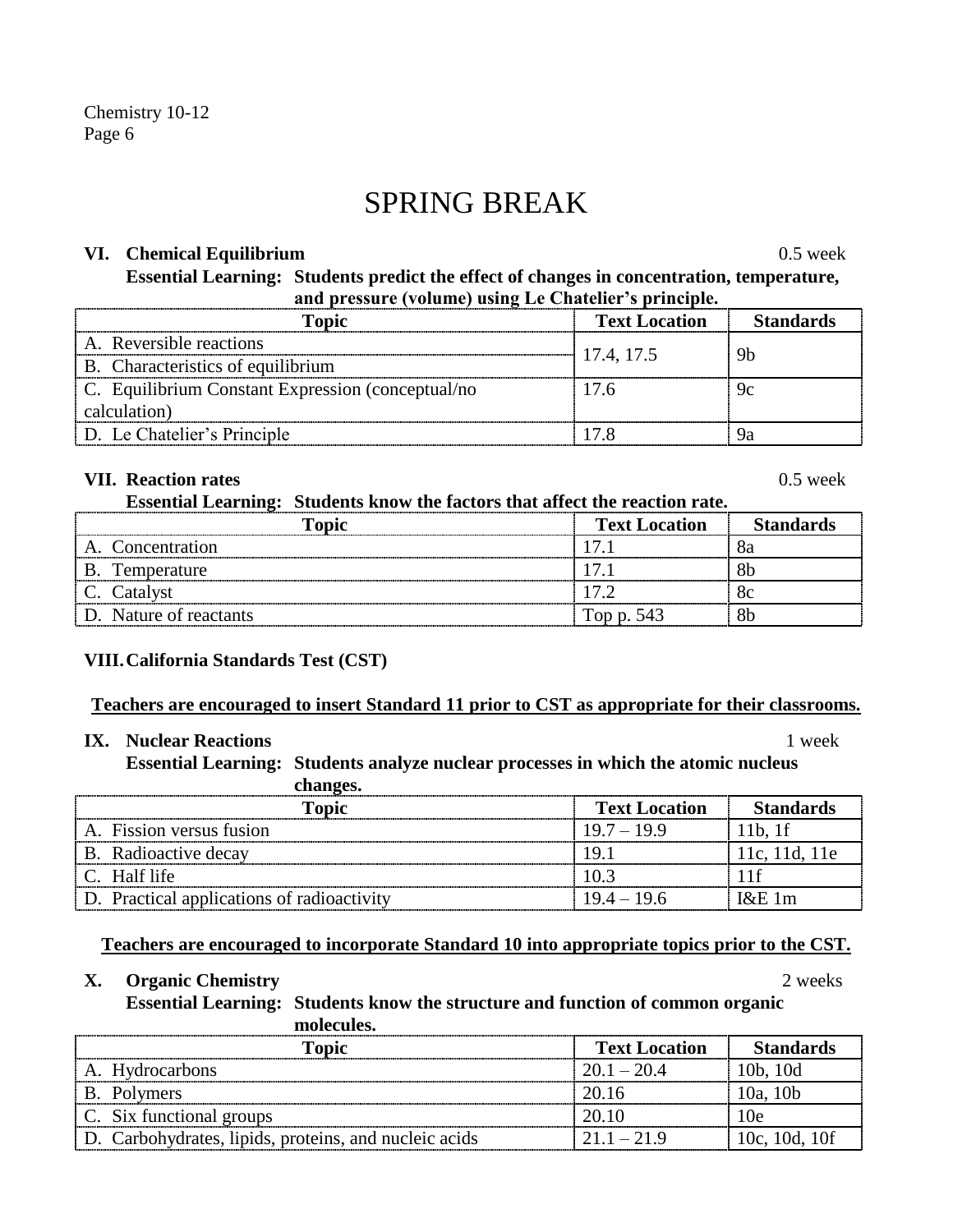# **XI. Teacher Selected Topics** 4 weeks

**XII. Semester Review & Final Exam** 1 week

### DATE OF CURRENT CONTENT REVISION: February 2011

**DATE OF BOARD APPROVAL:** August 2006

| <b>CALIFORNIA CONTENT STANDARDS: CHEMISTRY</b>                                                                                                                                                                                                                     | # of<br><b>Items</b> | $\frac{9}{6}$ |
|--------------------------------------------------------------------------------------------------------------------------------------------------------------------------------------------------------------------------------------------------------------------|----------------------|---------------|
| <b>Atomic and Molecular Structure</b>                                                                                                                                                                                                                              | 6                    | 10.0%         |
| 1. The periodic table displays the elements in increasing atomic number and                                                                                                                                                                                        |                      |               |
| shows how periodicity of the physical and chemical properties of the elements                                                                                                                                                                                      |                      |               |
| relates to atomic structure. As a basis for understanding this concept:                                                                                                                                                                                            |                      |               |
| a. Students know how to relate the position of an element in the periodic table to its<br>atomic number and atomic mass.                                                                                                                                           | 1                    |               |
| b. Students know how to use the periodic table to identify metals, semimetals, non-<br>metals, and halogens.                                                                                                                                                       | 1                    |               |
| c. Students know how to use the periodic table to identify alkali metals, alkaline earth<br>metals and transition metals, trends in ionization energy, electronegativity, and the<br>relative sizes of ions and atoms.                                             | $\overline{2}$       |               |
| d. Students know how to use the periodic table to determine the number of electrons<br>available for bonding.                                                                                                                                                      | $\mathbf{1}$         |               |
| e. Students know the nucleus of the atom is much smaller than the atom yet contains<br>most of its mass.                                                                                                                                                           | $\mathbf{1}$         |               |
| f. *Students know how to use the periodic table to identify the lanthanide, actinide, and<br>transactinide elements and know that the transuranium elements were synthesized<br>and identified in laboratory experiments through the use of nuclear accelerators.  | NA*                  |               |
| g.*Students know how to relate the position of an element in the periodic table to its<br>quantum electron configuration and to its reactivity with other elements in the table.                                                                                   | NA*                  |               |
| h.* Students know the experimental basis for Thomson's discovery of the electron,<br>Rutherford's nuclear atom, Millikan's oil drop experiment, and Einstein's explanation<br>of the photoelectric effect.                                                         | NA*                  |               |
| i.* Students know the experimental basis for the development of the quantum theory of<br>atomic structure and the historical importance of the Bohr model of the atom.                                                                                             | NA*                  |               |
| j.* Students know that spectral lines are the result of transitions of electrons between<br>energy levels and that these lines correspond to photons with a frequency related to<br>the energy spacing between levels by using Planck's relationship ( $E = hv$ ). | NA*                  |               |
| <b>Chemical Bonds</b>                                                                                                                                                                                                                                              | $\overline{7}$       | 11.7%         |
| 2. Biological, chemical, and physical properties of matter result from the ability of                                                                                                                                                                              |                      |               |
| atoms to form bonds from electrostatic forces between electrons and protons                                                                                                                                                                                        |                      |               |
| and between atoms and molecules. As a basis for understanding this concept:                                                                                                                                                                                        |                      |               |
| a. Students know atoms combine to form molecules by sharing electrons to form<br>covalent or metallic bonds or by exchanging electrons to form ionic bonds.                                                                                                        | $\overline{2}$       |               |
| b. Students know chemical bonds between atoms in molecules such as H2, CH4, NH3,<br>H2CCH2, N2, Cl2 and many large biological molecules are covalent.                                                                                                              | $\mathbf{1}$         |               |
| c. Students know salt crystals, such as NaCl, are repeating patterns of positive and<br>negative ions held together by electrostatic attraction.                                                                                                                   | 1                    |               |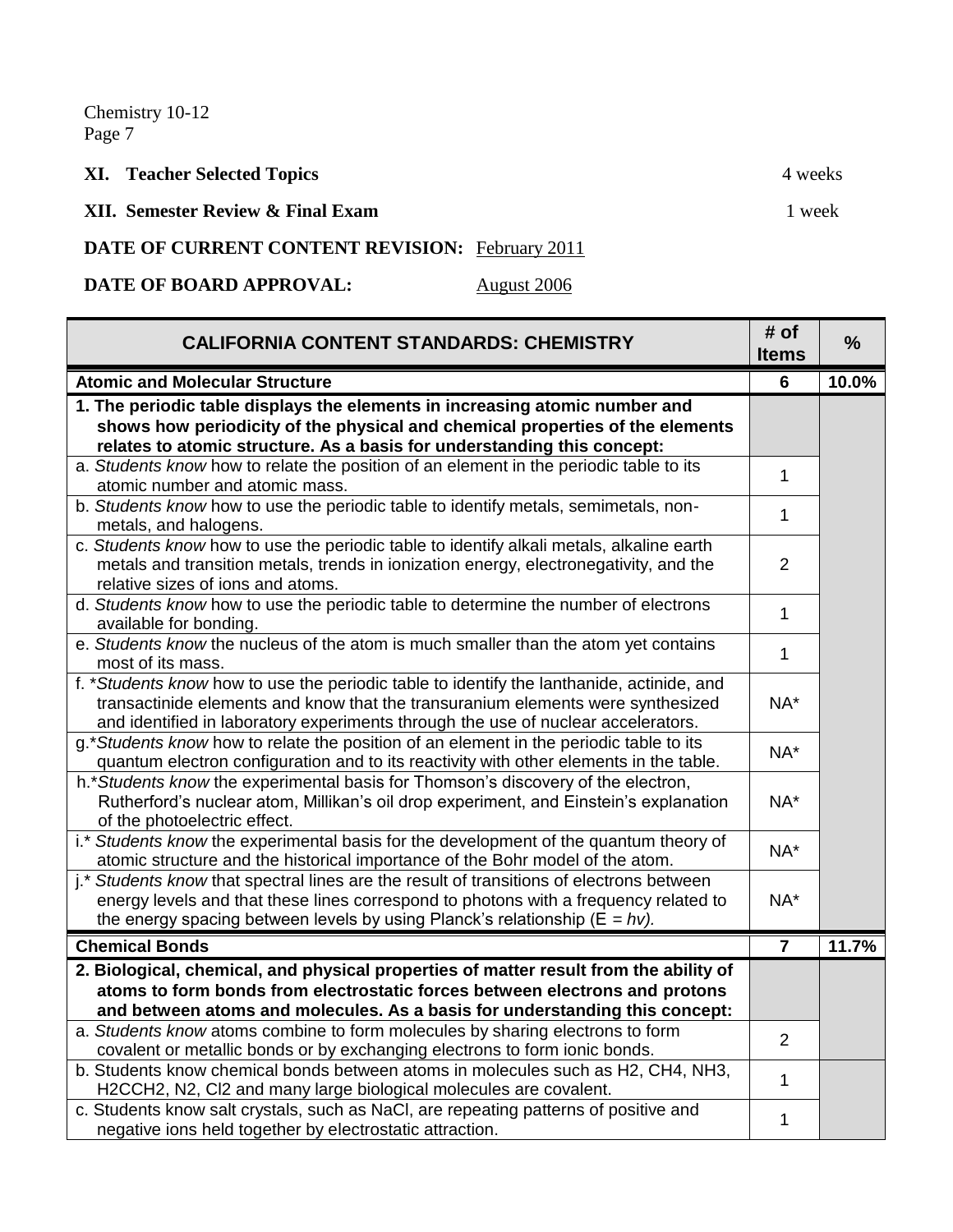| to one another because the intermolecular forces are too weak to hold the atoms or<br>molecules in a solid form.                                                     | 1              |       |
|----------------------------------------------------------------------------------------------------------------------------------------------------------------------|----------------|-------|
| e. Students know how to draw Lewis dot structures.                                                                                                                   | $\overline{2}$ |       |
| f. *Students know how to predict the shape of simple molecules and their polarity from<br>Lewis dot structures.                                                      | NA*            |       |
| g.*Students know how electronegativity and ionization energy relate to bond formation.                                                                               | NA*            |       |
| h.*Students know how to identify solids and liquids held together by Van der Waals                                                                                   |                |       |
| forces or hydrogen bonding and relate these forces to volatility and boiling/melting                                                                                 | NA*            |       |
| point temperatures.                                                                                                                                                  |                |       |
| <b>Conservation of Matter and Stoichiometry</b>                                                                                                                      | 10             | 16.7% |
| 3. The conservation of atoms in chemical reactions leads to the principle of                                                                                         |                |       |
| conservation of matter and the ability to calculate the mass of products and                                                                                         |                |       |
| reactants. As a basis for understanding this concept:                                                                                                                |                |       |
| a. Students know how to describe chemical reactions by writing balanced equations.                                                                                   | $\overline{2}$ |       |
| b. Students know the quantity one mole is set by defining one mole of carbon 12 atoms                                                                                | 1              |       |
| to have a mass of exactly 12 grams.                                                                                                                                  |                |       |
| c. Students know one mole equals 6.02 x 1023 particles (atoms or molecules).                                                                                         | $\mathbf{1}$   |       |
| d. Students know how to determine the molar mass of a molecule from its chemical                                                                                     |                |       |
| formula and a table of atomic masses and how to convert the mass of a molecular                                                                                      | 3              |       |
| substance to moles, number of particles, or volume of gas at standard temperature                                                                                    |                |       |
| and pressure.                                                                                                                                                        |                |       |
| e. Students know how to calculate the masses of reactants and products in a chemical                                                                                 |                |       |
| reaction from the mass of one of the reactants or products and the relevant atomic                                                                                   | 3              |       |
| masses.                                                                                                                                                              | NA*            |       |
| f.* Students know how to calculate percent yield in a chemical reaction.<br>g.* Students know how to identify reactions that involve oxidation and reduction and how |                |       |
| to balance oxidation-reduction reactions.                                                                                                                            | NA*            |       |
|                                                                                                                                                                      |                |       |
| <b>Gases and Their Properties</b>                                                                                                                                    | 6              | 10.0% |
| 4. The kinetic molecular theory describes the motion of atoms and molecules and                                                                                      |                |       |
| explains the properties of gases. As a basis for understanding this concept:                                                                                         |                |       |
|                                                                                                                                                                      |                |       |
| a. Students know the random motion of molecules and their collisions with a surface                                                                                  |                |       |
| create the observable pressure on that surface.                                                                                                                      | 1              |       |
| b. Students know the random motion of molecules explains the diffusion of gases.                                                                                     | $\mathbf{1}$   |       |
| c. Students know how to apply the gas laws to relations between the pressure,                                                                                        |                |       |
| temperature, and volume of any amount of an ideal gas or any mixture of ideal                                                                                        | $\overline{2}$ |       |
| gases.                                                                                                                                                               |                |       |
| d. Students know the values and meanings of standard temperature and pressure                                                                                        | 1              |       |
| (STP).                                                                                                                                                               |                |       |
| e. Students know how to convert between the Celsius and Kelvin temperature scales.                                                                                   | $1/2***$       |       |
| f. Students know there is no temperature lower than 0 Kelvin.                                                                                                        | $1/2***$       |       |
| g.*Students know the kinetic theory of gases relates the absolute temperature of a gas                                                                               | NA*            |       |
| to the average kinetic energy of its molecules or atoms.                                                                                                             |                |       |
| h.*Students know how to solve problems by using the ideal gas law in the form $PV =$                                                                                 | NA*            |       |
| nRT.<br>i.* Students know how to apply Dalton's law of partial pressures to describe the                                                                             | NA*            |       |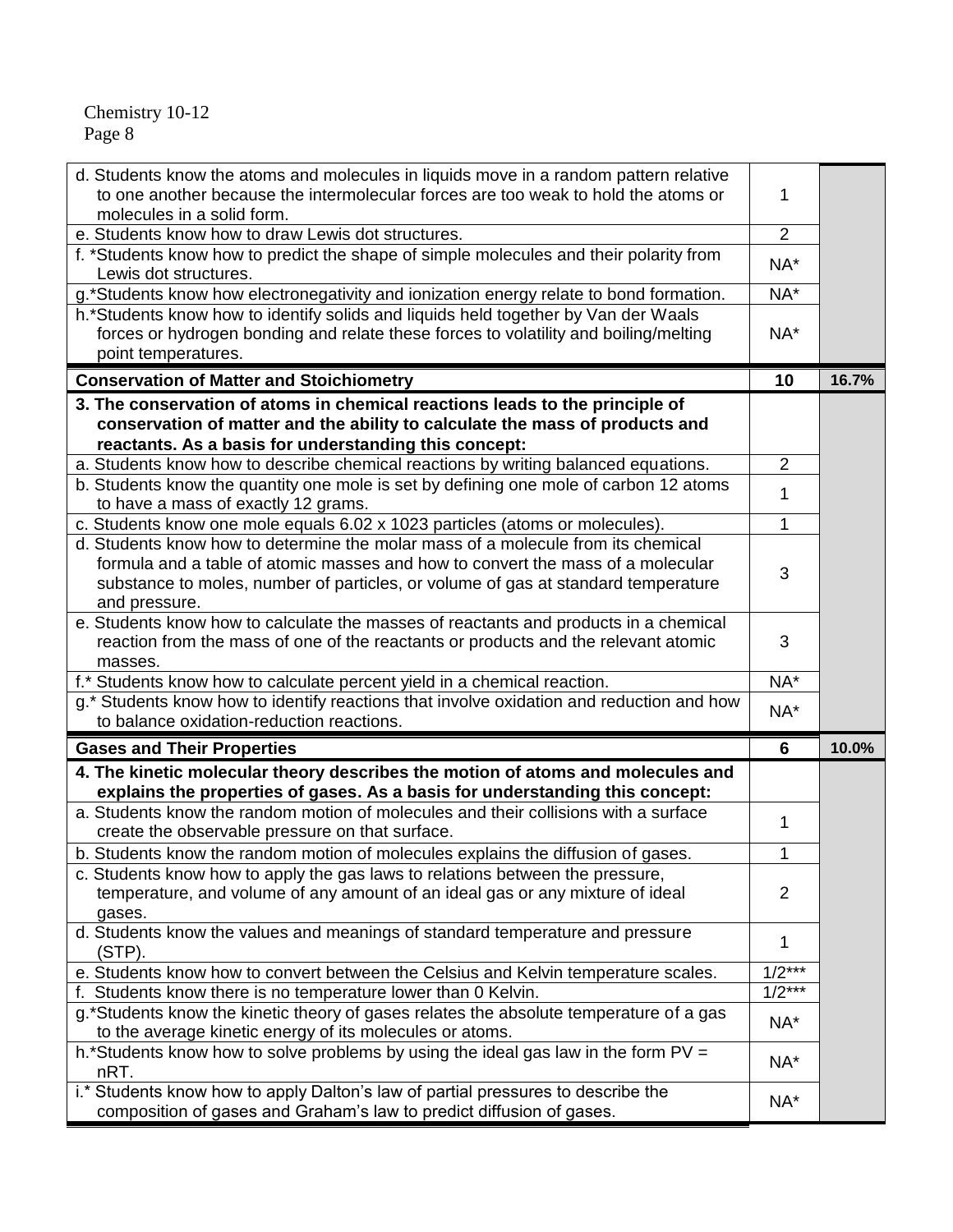| <b>Acids and Bases</b>                                                                                                                                     | 5              | 8.3% |
|------------------------------------------------------------------------------------------------------------------------------------------------------------|----------------|------|
| 5. Acids, bases, and salts are three classes of compounds that form ions in water                                                                          |                |      |
| solutions. As a basis for understanding this concept:                                                                                                      |                |      |
| a. Students know the observable properties of acids, bases, and salt solutions.                                                                            | $\overline{2}$ |      |
| b. Students know acids are hydrogen-ion-donating and bases are hydrogen-ion-                                                                               | 1              |      |
| accepting substances.                                                                                                                                      |                |      |
| c. Students know strong acids and bases fully dissociate and weak acids and bases<br>partially dissociate.                                                 | 1              |      |
| d. Students know how to use the pH scale to characterize acid and base solutions.                                                                          | 1              |      |
| e.*Students know the Arrhenius, Brønsted-Lowry, and Lewis acid-base definitions.                                                                           | NA*            |      |
| f.* Students know how to calculate pH from the hydrogen-ion concentration.                                                                                 | NA*            |      |
| g.*Students know buffers stabilize pH in acid-base reactions.                                                                                              | NA*            |      |
| <b>Solutions</b>                                                                                                                                           | 3              | 5.0% |
| 6. Solutions are homogenous mixtures of two or more substances. As a basis for                                                                             |                |      |
| understanding this concept:                                                                                                                                |                |      |
| a. Students know the definitions of solute and solvent.                                                                                                    | 1              |      |
| b. Students know how to describe the dissolving process at the molecular level by using                                                                    | 1              |      |
| the concept of random molecular motion.                                                                                                                    |                |      |
| c. Students know temperature, pressure, and surface area affect the dissolving process.                                                                    | $1/2***$       |      |
| d. Students know how to calculate the concentration of a solute in terms of grams per                                                                      | $1/2***$       |      |
| liter, molarity, parts per million, and percent composition.                                                                                               |                |      |
| e.*Students know the relationship between the molality of a solute in a solution and the<br>solution's depressed freezing point or elevated boiling point. | NA*            |      |
| f. *Students know how molecules in a solution are separated or purified by the methods                                                                     |                |      |
| of chromatography and distillation.                                                                                                                        | NA*            |      |
| <b>Chemical Thermodynamics</b>                                                                                                                             | 5              | 8.3% |
| 7. Energy is exchanged or transformed in all chemical reactions and physical                                                                               |                |      |
| changes of matter. As a basis for understanding this concept:                                                                                              |                |      |
| a. Students know how to describe temperature and heat flow in terms of the motion of                                                                       | 1              |      |
| molecules (or atoms).                                                                                                                                      |                |      |
| b. Students know chemical processes can either release (exothermic) or absorb                                                                              | 1              |      |
| (endothermic) thermal energy.                                                                                                                              |                |      |
| c. Students know energy is released when a material condenses or freezes and is                                                                            | 1              |      |
| absorbed when a material evaporates or melts.<br>d. Students know how to solve problems involving heat flow and temperature changes,                       |                |      |
| using known values of specific heat and latent heat of phase change.                                                                                       | $\overline{2}$ |      |
| e.* Students know how to apply Hess's law to calculate enthalpy change in a reaction.                                                                      | NA*            |      |
| f. *Students know how to use the Gibbs free energy equation to determine whether a                                                                         |                |      |
| reaction would be spontaneous.                                                                                                                             | NA*            |      |
| <b>Reaction Rates</b>                                                                                                                                      | 4              | 6.7% |
| 8. Chemical reaction rates depend on factors that influence the frequency of                                                                               |                |      |
| collision of reactant molecules. As a basis for understanding this concept:                                                                                |                |      |
| a. Students know the rate of reaction is the decrease in concentration of reactants or the                                                                 | 1              |      |
| increase in concentration of products with time.                                                                                                           |                |      |
| b. Students know how reaction rates depend on such factors as concentration,                                                                               | 1 or           |      |
| temperature, and pressure.                                                                                                                                 | $2**$          |      |
| c. Students know the role a catalyst plays in increasing the reaction rate.                                                                                | 1 or<br>$2**$  |      |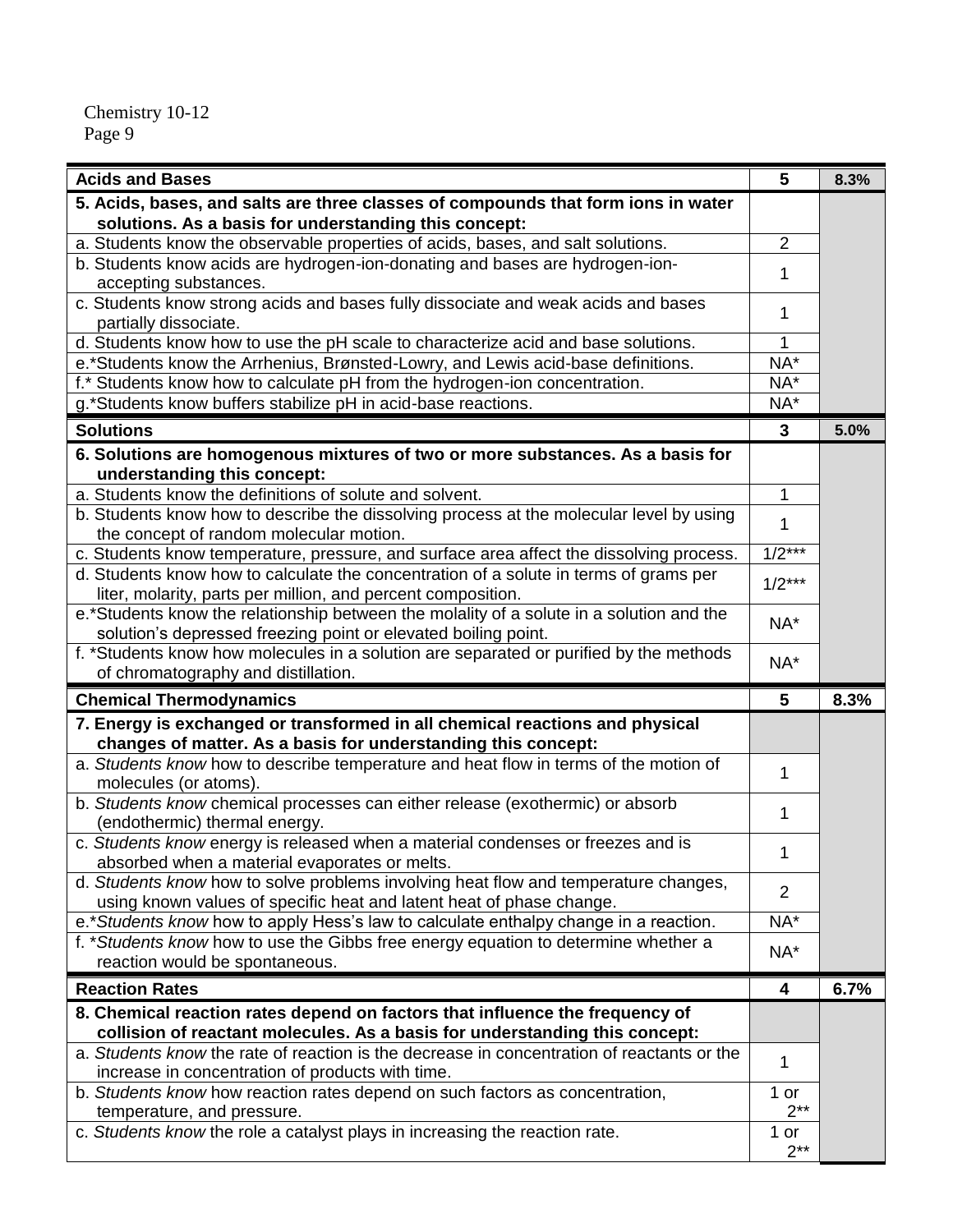| d.*Students know the definition and role of activation energy in a chemical reaction. | NA* |  |
|---------------------------------------------------------------------------------------|-----|--|

| <b>Chemical Equilibrium</b>                                                                                                                                                                                                                       | 4            | 6.7% |
|---------------------------------------------------------------------------------------------------------------------------------------------------------------------------------------------------------------------------------------------------|--------------|------|
| 9. Chemical equilibrium is a dynamic process at the molecular level. As a basis<br>for understanding this concept:                                                                                                                                |              |      |
| a. Students know how to use LeChatelier's principle to predict the effect of changes in<br>concentration, temperature, and pressure.                                                                                                              | 3            |      |
| b. Students know equilibrium is established when forward and reverse reaction rates are<br>equal.                                                                                                                                                 | 1            |      |
| c.*Students know how to write and calculate an equilibrium constant expression for a<br>reaction.                                                                                                                                                 | NA*          |      |
| <b>Organic Chemistry and Biochemistry</b>                                                                                                                                                                                                         | $\mathbf{2}$ | 3.3% |
| 10. The bonding characteristics of carbon allow the formation of many different<br>organic molecules of varied sizes, shapes, and chemical properties and<br>provide the biochemical basis of life. As a basis for understanding this<br>concept: |              |      |
| a. Students know large molecules (polymers), such as proteins, nucleic acids, and<br>starch, are formed by repetitive combinations of simple subunits.                                                                                            | 1            |      |
| b. Students know the bonding characteristics of carbon that result in the formation of a<br>large variety of structures ranging from simple hydrocarbons to complex polymers<br>and biological molecules.                                         | $1/2***$     |      |
| c. Students know amino acids are the building blocks of proteins.                                                                                                                                                                                 | $1/2***$     |      |
| d.*Students know the system for naming the ten simplest linear hydrocarbons and<br>isomers that contain single bonds, simple hydrocarbons with double and triple bonds,<br>and simple molecules that contain a benzene ring.                      | NA*          |      |
| e.*Students know how to identify the functional groups that form the basis of alcohols,<br>ketones, ethers, amines, esters, aldehydes, and organic acids.                                                                                         | NA*          |      |
| f. *Students know the R-group structure of amino acids and know how they combine to<br>form the polypeptide backbone structure of proteins.                                                                                                       | NA*          |      |
| <b>Nuclear Processes</b>                                                                                                                                                                                                                          | $\mathbf{2}$ | 3.3% |
| 11. Nuclear processes are those in which an atomic nucleus changes, including<br>radioactive decay of naturally occurring and human-made isotopes, nuclear fission,<br>and nuclear fusion. As a basis for understanding this concept:             |              |      |
| a. Students know protons and neutrons in the nucleus are held together by nuclear forces that<br>overcome the electromagnetic repulsion between the protons.                                                                                      | $2/5***$     |      |
| b. Students know the energy release per gram of material is much larger in nuclear fusion or<br>fission reactions than in chemical reactions. The change in mass (calculated by E=mc2) is<br>small but significant in nuclear reactions.          | $2/5***$     |      |
| c. Students know some naturally occurring isotopes of elements are radioactive, as are isotopes<br>formed in nuclear reactions.                                                                                                                   | $2/5***$     |      |
| d. Students know the three most common forms of radioactive decay (alpha, beta, and gamma)<br>and know how the nucleus changes in each type of decay.                                                                                             | $2/5***$     |      |
| e. Students know alpha, beta, and gamma radiation produce different amounts and kinds of<br>damage in matter and have different penetrations.                                                                                                     | $2/5***$     |      |
| f. *Students know how to calculate the amount of a radioactive substance remaining after an<br>integral number of half lives have passed.                                                                                                         | NA*          |      |
| g.*Students know protons and neutrons have substructures and consist of particles called<br>quarks.                                                                                                                                               | NA*          |      |